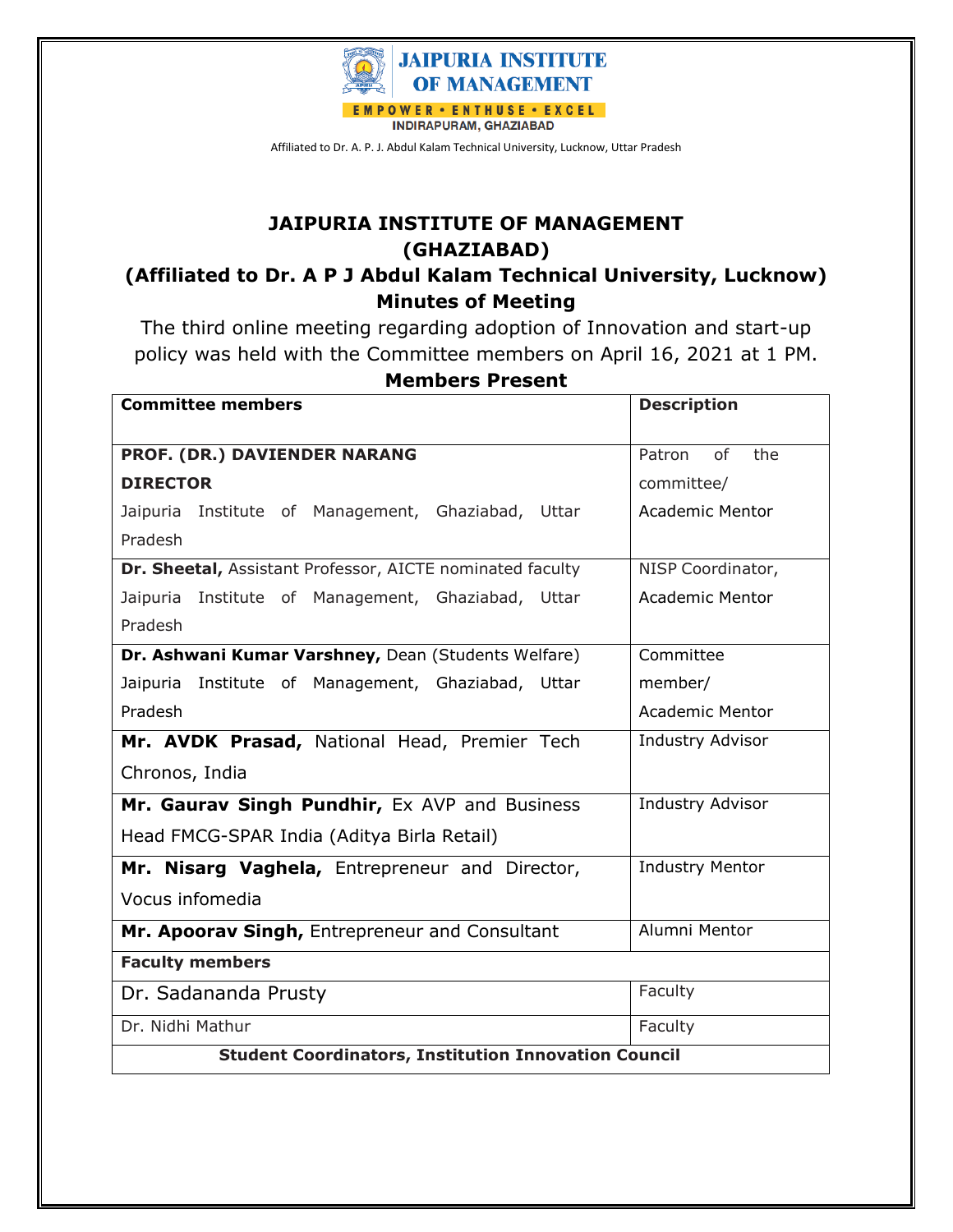

Affiliated to Dr. A. P. J. Abdul Kalam Technical University, Lucknow, Uttar Pradesh

## (Action taken and Responsibilities assigned)

| Sr.No. | <b>Minutes</b>             | <b>Respons</b> |    | <b>Execution Team</b> |           | <b>Action points</b> |
|--------|----------------------------|----------------|----|-----------------------|-----------|----------------------|
|        |                            | ibility        |    |                       |           |                      |
|        |                            | <b>JIM</b>     |    |                       |           |                      |
| 1.     | Implementation plan        | Dr.            |    | <b>1.</b> Prof.       | $\bullet$ | Induction            |
|        | regarding Innovation and   | Sheetal        |    | Davinder              |           | program<br>on        |
|        | start-up policy document   |                |    | Narang                |           | Entrepreneurship     |
|        | has been presented         |                | 2. | Dr. Sheetal           |           | and creation of      |
|        | <b>Before Committee</b>    |                | 3. | Dr. Ashwani           |           | self-employment      |
|        | members, by Dr.            |                |    | Kumar                 | $\bullet$ | Up-dation of         |
|        | Sheetal, NISP              |                |    | Varshney              |           | Event Calendar       |
|        | Coordinator.               |                |    | 4. Dr.                |           | under IIC with       |
| 2.     | All members Finalized      |                |    | Sadananda             |           | timelines on         |
|        | the action items           |                |    | Prusty                |           | quarterly basis      |
|        | according to following     |                |    | 5. Dr. Nidhi          |           | Establishment of     |
|        | eight thrust areas         |                |    | Mathur                |           | Institution          |
|        | identified in first and    |                |    | 6. Alumni             |           | innovation           |
|        | second meeting.            |                |    | 7. Student            |           | council (IIC)        |
| 3.     | Committee members          |                |    | Coordinators          | $\bullet$ | Mentoring and        |
|        | reviewed                   |                |    | (IIC)                 |           | Internships with     |
|        | Event calendar and list of |                |    |                       |           | Start-ups to         |
|        | activities and approved    |                |    |                       |           | strengthen           |
|        | the document.              |                |    |                       |           | Entrepreneurial      |
| 4.     | Industry advisor advised   |                |    |                       |           | orientation          |
|        | to focus on regular        |                |    |                       |           | Guest talk on        |
|        | mentoring from the         |                |    |                       |           | innovation and       |
|        | industry and start-upists  |                |    |                       |           | Entrepreneurship     |
|        | and knowledge exchange     |                |    |                       | $\bullet$ | Certification from   |
|        | from private industry.     |                |    |                       |           | NIESBUD, NEN         |
| 5.     | Pedagogical interventions  |                |    |                       |           | for faculty and      |
|        | were discussed by          |                |    |                       |           | students             |
|        | industry mentor and        |                |    |                       |           | Course offering      |
|        | advised to work upon the   |                |    |                       |           | on                   |
|        | experiential learning and  |                |    |                       |           | Entrepreneurship     |
|        | classroom discussion       |                |    |                       |           | Workshop on          |
|        | with the success and       |                |    |                       |           | Entrepreneurship     |
|        | failure cases of           |                |    |                       |           | with the help of     |
|        | entrepreneurs.             |                |    |                       |           | case studies:        |
| 6.     | Alumni mentor and          |                |    |                       |           | Success and          |
|        | entrepreneur talked        |                |    |                       |           | Failure stories      |
|        | about the challenges in    |                |    |                       |           | Talk by Women        |
|        | conversion process of      |                |    |                       |           | Entrepreneur like    |
|        | business ideas into        |                |    |                       |           | <b>MFIs</b>          |
|        | reality. The industry      |                |    |                       |           |                      |
|        | mentors advised to work    |                |    |                       |           |                      |
|        | upon the main challenges   |                |    |                       |           |                      |
|        | like capital accessibility |                |    |                       |           |                      |
|        | and awareness about the    |                |    |                       |           |                      |